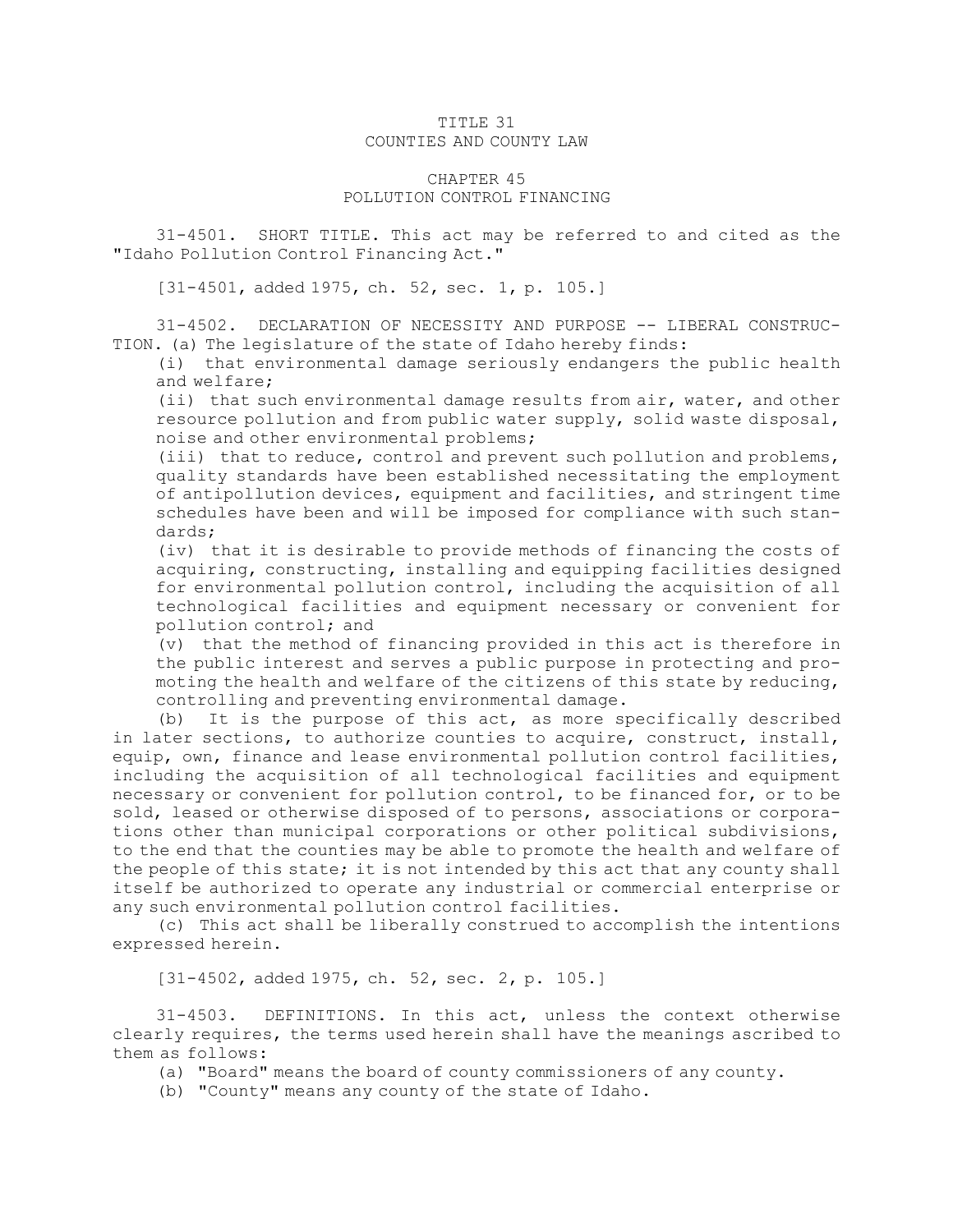(c) "Person" means any individual, partnership, copartnership, firm, company, corporation (including public utilities), association, joint stock company, trust, estate, or any other legal entity, or their legal representatives, agents or assigns, other than municipal corporations or other political subdivisions.

(d) "Pollution" means any form of environmental pollution including, but not limited to, water pollution, air pollution, land pollution, solid waste pollution, thermal pollution, radiation contamination, or noise pollution as determined by the various standards prescribed by this state or the federal government.

(e) "Pollution control facility" or "facilities" means all technological facilities and equipment necessary or convenient for pollution control, including any land, interest in land, building, structure, facility, system, fixture, improvement, appurtenance, machinery, equipment or any combination thereof, and all real and personal property deemed necessary therewith, having to do with or the end purpose of which is, reducing, controlling or preventing pollution.

(f) "Project costs" as applied to pollution control facilities financed under the provisions of this act means and includes all or any part of the sum total of all reasonable or necessary costs incidental to the acquisition, construction, installation and equipping of such pollution control facilities including without limitation the cost of studies and surveys; plans, specifications, architectural and engineering services; legal, organizations, marketing or other special services; financing, acquisition, demolition, construction, equipment and site development of new and rehabilitated buildings; rehabilitation, reconstruction, repair or remodeling of existing buildings and all other necessary and incidental expenses including an initial bond and interest reserve together with interest on revenue bonds issued to finance such pollution control facilities to <sup>a</sup> date six (6) months subsequent to the estimated date of completion.

(g) "Finance" or "financing" means the issuing of revenue bonds pursuant to authority herein contained by <sup>a</sup> county for the purpose of using substantially all of the proceeds to pay all or any part of project costs or to reimburse any person for all or any part of project costs; provided, that title to or in any pollution control facility so financed may at all times remain in <sup>a</sup> person other than the county, and in such case the revenue bonds of the county shall be secured by <sup>a</sup> pledge of one (1) or more notes, debentures, bonds or other obligations of such person.

[31-4503, added 1975, ch. 52, sec. 3, p. 105.]

31-4504. POWERS. Each county shall have the following powers together with all powers incidental thereto or necessary for the performance thereof:

(a) To determine the location of any pollution control facility, whether upon real estate owned by the county or by any person, and the manner of construction of any pollution control facility to be financed under the provisions of this act, and to acquire, construct, install, equip, own, finance, lease and dispose of the same, to enter into contracts for any and all of such purposes, to designate <sup>a</sup> person as its agent to determine the location and manner of construction of <sup>a</sup> pollution control facility undertaken by such person under the provisions of this act and as agent of the county, to acquire, construct, install, equip, own, lease and dispose of the same and to enter into contracts for any and all of such purposes;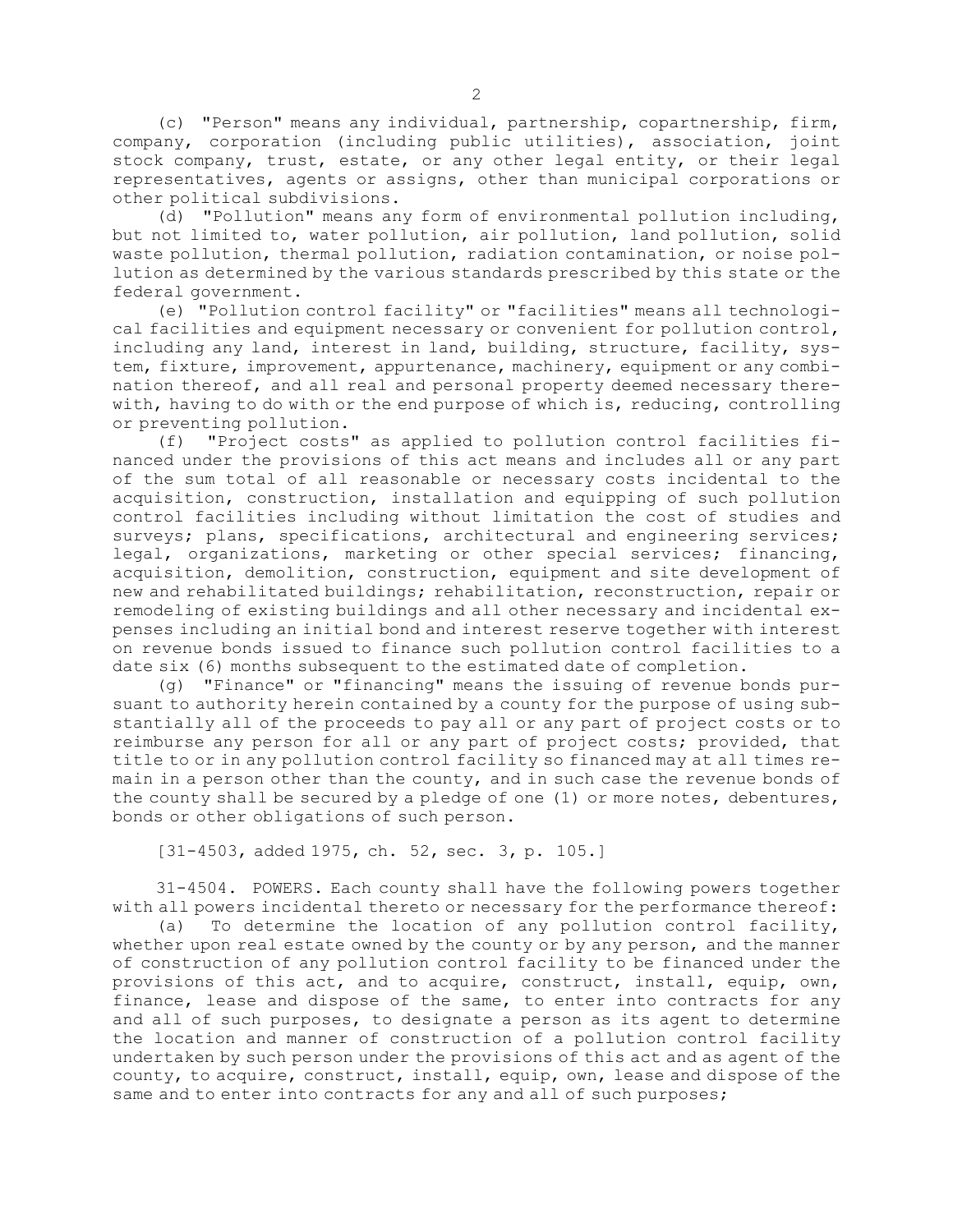(b) To lease or sell to <sup>a</sup> person any or all of the pollution control facilities upon such terms and conditions as the board shall deem proper, and to charge and collect rent or other payments therefor and to terminate any such lease or sales agreement upon the failure of the lessee or other contracting party to comply with any of the obligations thereof; and to include in any such lease, if desired, provisions that the lessee thereof shall have options to renew the term of the lease for such period or periods and at such rent as shall be determined by the board and/or to purchase any or all of the pollution control facilities for <sup>a</sup> nominal amount or otherwise or that at or prior to the payment of all of the revenue bonds issued by the county for the financing of such pollution control facilities the county may convey any or all of the pollution control facilities to the lessee or lessees thereof with or without consideration;

(c) To issue revenue bonds and to refund the same, all as provided for in this act;

(d) Generally to fix and revise from time to time and charge and collect rates, rents, fees and charges for the use of and services furnished or to be furnished by any pollution control facility or any portion thereof and to contract with any person, firm or corporation or other body public or private in respect thereof;

(e) To employ consulting engineers, architects, attorneys, accountants, construction and financial experts, superintendents, manager and such other employees and agents as may be necessary in its judgment and to fix their compensation;

(f) To refund outstanding obligations incurred by any person to finance the cost of <sup>a</sup> pollution control facility including obligations incurred for pollution control facilities undertaken and completed prior to or after the enactment of this act when the authority finds that such financing is in the public interest;

(g) To receive and to pledge as security for the payment of any bonds issued hereunder, any lease, purchase agreement, note, debenture, bond or other obligation by or on behalf of any person;

(h) To make loans to any person for the purpose of paying or reimbursing project costs in accordance with an agreement between the county and such person; and

(i) To do all things necessary and convenient to carry out the purposes of this act.

No county shall have power to operate any pollution control facility as <sup>a</sup> business other than as <sup>a</sup> lessor. Any lease of <sup>a</sup> pollution control facility entered into pursuant to the provisions of this act shall be for <sup>a</sup> term not shorter than the longest maturity of any revenue bonds issued to finance such pollution control facility or <sup>a</sup> portion thereof and shall provide for rentals adequate to pay the principal of and interest and premiums, if any, on such revenue bonds as the same fall due and to create and maintain such reserves and accounts for depreciation, if any, as the board in its discretion shall determine to be necessary.

In the event <sup>a</sup> member of <sup>a</sup> board of county commissioners is an officer, employee or stockholder of the "person" as defined in section [31-4503](https://legislature.idaho.gov/statutesrules/idstat/Title31/T31CH45/SECT31-4503)(c), Idaho Code, with whom the county proposes to contract under the provisions of the Idaho pollution control financing act with respect to the acquisition and financing of pollution control facilities and the issuance of revenue bonds, such member shall disclose such status and interest to the board of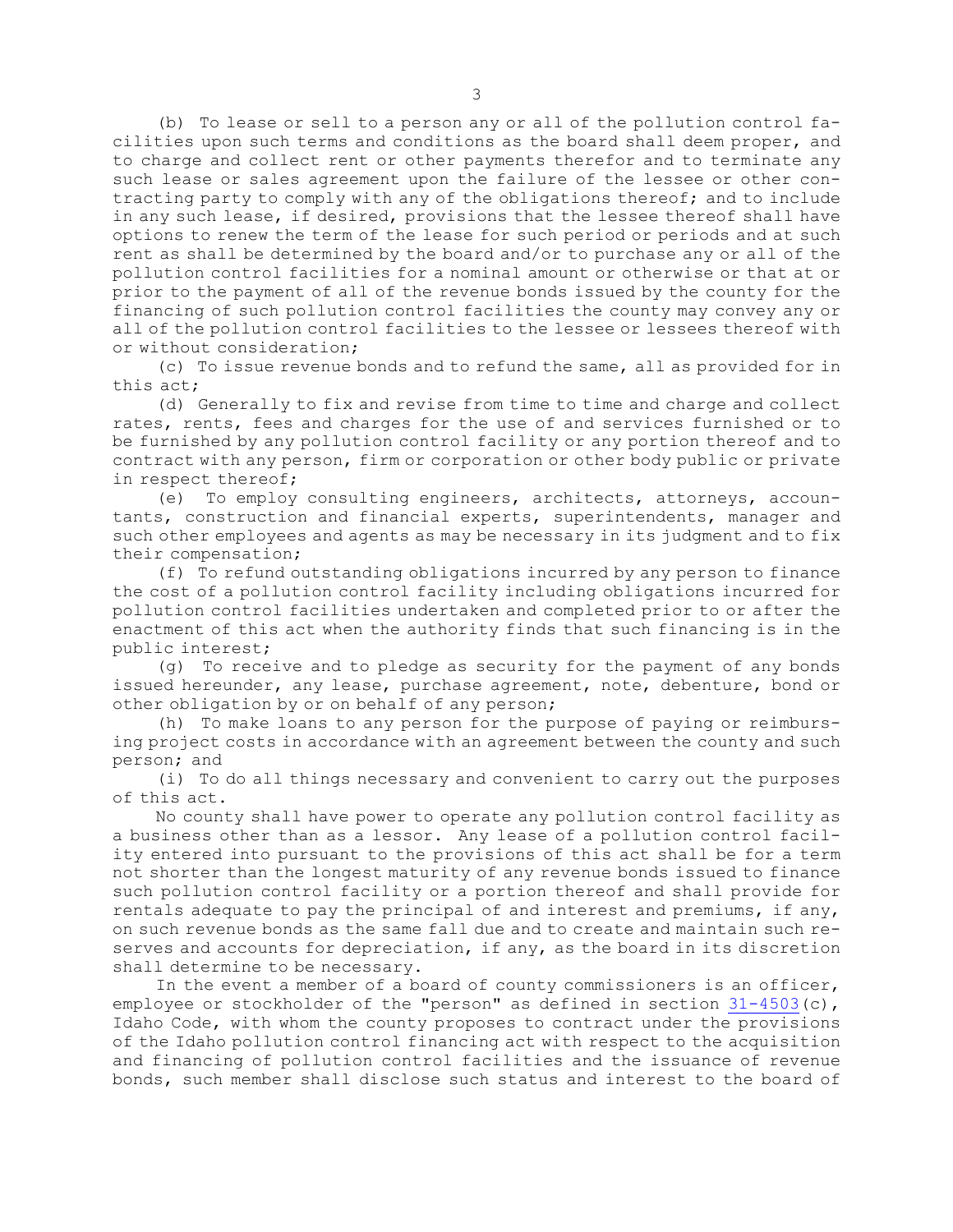county commissioners at <sup>a</sup> public meeting and shall abstain from voting on all matters before the board of county commissioners related thereto.

[31-4504, added 1975, ch. 52, sec. 4, p. 105; am. 1978, ch. 265, sec. 1, p. 590.]

31-4505. BONDS. All revenue bonds authorized to be issued hereunder may be issued as serial bonds or as term bonds or <sup>a</sup> combination of both types. All revenue bonds so issued shall be payable solely out of the revenues and receipts derived by the county from the pollution control facilities provided with the proceeds thereof as may be designated in the proceedings of the board under which the revenue bonds shall be authorized to be issued, provided that such revenue bonds shall not be secured by the full faith and credit or the taxing power of the state of Idaho or of any political subdivision thereof, and such limitation shall be plainly printed on the face of each such revenue bond. Such revenue bonds may be executed and delivered by the county at any time and from time to time in such amounts, may be in such form and denominations and of such terms and maturities, may be in fully registered form or in bearer form registrable either as to principal or interest or both, may bear such conversion privileges and be payable in such installments and at such time or times not exceeding forty (40) years from the date thereof, may be payable at such time or times and at such place or places whether within or without the state of Idaho and evidenced in such manner, may bear interest at such rate or rates per annum without regard to any interest rate limitation appearing in any other law, may be executed by the manual or facsimile signatures of such officers of the county, and may contain such provisions not inconsistent herewith, all as shall be provided in the proceedings of the board under which the revenue bonds shall be authorized to be issued. If deemed advisable by the board there may be retained in the proceedings under which any such revenue bonds are authorized to be issued an option to redeem all or any part thereof as may be specified in such proceedings, at such price or prices and after such notice or notices and on such terms and conditions as may be set forth in such proceedings, but nothing herein contained shall be construed to confer on any county the right or option to redeem any such revenue bonds except as may be provided in the proceedings under which they shall be issued. Any revenue bonds issued hereunder may be sold at public or private sale for such price and in such manner and from time to time as may be determined by the board, and the county may pay, but solely and only from the proceeds of any such revenue bonds, all expenses, premiums and commissions which the board may deem necessary or advantageous in connection with the issuance thereof. Issuance by any county of one (1) or more series of revenue bonds for one (1) or more purposes under this act shall not preclude it from issuing other revenue bonds in connection with the same pollution control facility or any other pollution control facility or for any other purpose hereunder, but the proceedings whereunder any subsequent bonds may be issued shall recognize and protect any prior pledge made for any prior issue of revenue bonds. Any revenue bonds issued hereunder at any time outstanding may at any time and from time to time be refunded by the issuance of refunding bonds in such amount as the board may deem necessary but not exceeding an amount sufficient to refund the principal of the bonds so to be refunded, together with any unpaid interest thereon and any premiums, commissions, service fees and other expenses necessary to be paid in connection therewith. Any such refunding may be effected whether the bonds to be refunded shall have matured or shall thereafter mature, either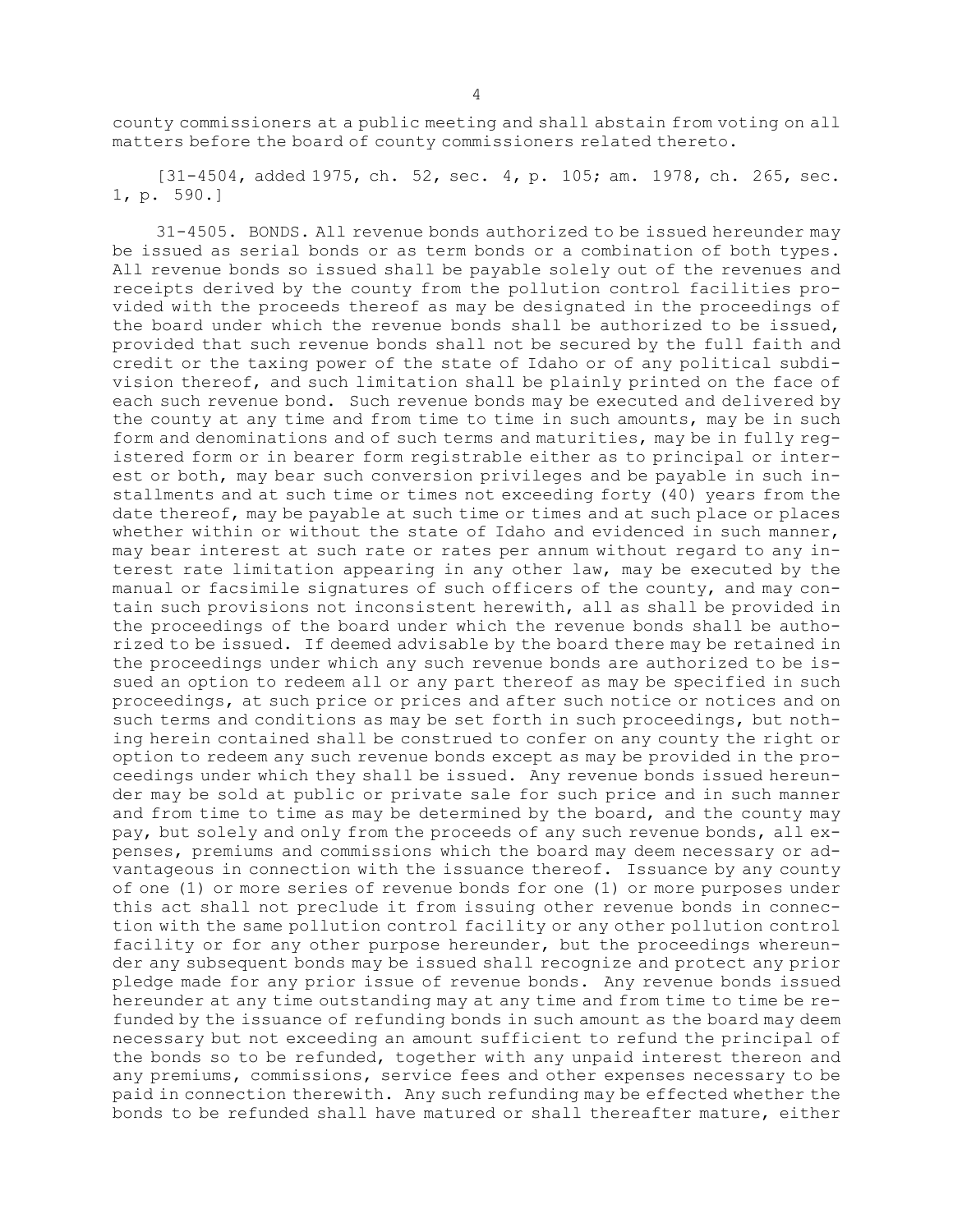by sale of the refunding bonds and the application of the proceeds thereof for the payment of the bonds to be refunded thereby, or by the exchange of the refunding bonds for the bonds to be refunded thereby with the consent of the holders of the bonds so to be refunded, and regardless of whether or not the bonds to be refunded were issued in connection with the same pollution control facility or separate pollution control facilities or for any other purpose hereunder, and regardless of whether or not the revenue bonds proposed to be refunded shall be payable on the same date or different dates or shall be due serially or otherwise. All such revenue bonds and the interest coupons applicable thereto, if any, are hereby made and shall be construed to be negotiable instruments.

The resolution authorizing the issuance of any revenue bonds hereunder and the execution of an indenture as security therefor shall be published one (1) time in <sup>a</sup> newspaper of general circulation in the county. Any such indenture, or other instrument authorized in such resolution to be executed, may be incorporated as an exhibit to such resolution but need not be published as part of the resolution. For <sup>a</sup> period of thirty (30) days from the date of such publication any person in interest may file suit in any court of competent jurisdiction to contest the regularity, formality or legality of the proceedings authorizing the revenue bonds, or the legality of such resolution and its provisions or of the revenue bonds to be issued pursuant thereto and the provisions securing the revenue bonds. After the expiration of such thirty (30) day period no one shall have any right of action to contest the validity of the revenue bonds or of such proceedings or of such resolution or the validity of the pledges and covenants made in such proceedings and resolution and the revenue bonds and the provisions for their payment shall be conclusively presumed to be legal and no court shall thereafter have authority to inquire into such matters.

[31-4505, added 1975, ch. 52, sec. 5, p. 105.]

31-4506. SECURITY FOR REVENUE BONDS. The principal of, and interest and premiums, if any, on any revenue bonds issued hereunder shall be secured by <sup>a</sup> pledge of the revenues and receipts out of which the same shall be made payable and may also be payable out of proceeds from the sale of the pollution control facility acquired with proceeds of such revenue bonds, but shall not be secured by the full faith and credit or the taxing power of the state of Idaho or of any political subdivision thereof. The resolution under which the revenue bonds are authorized to be issued and any indenture executed as security for the revenue bonds, may contain any agreements and provisions respecting the maintenance of the properties covered thereby, the fixing and collection of rents for any portions thereof leased by the county to others, the creation and maintenance of special funds from such revenues and the rights and remedies available in the event of default, including the designation of <sup>a</sup> trustee, which may be <sup>a</sup> bank or trust company, the principal place of business of which may be within or without the state of Idaho, all as the board shall deem advisable and not in conflict with the provisions hereof. Each pledge and agreement made for the benefit or security of any of the revenue bonds issued hereunder shall continue effective until the principal of, and interest and premiums, if any, on the revenue bonds for the benefit of which the same were made shall have been fully paid or provision for such payment duly made. In the event of default in such payment or in any agreements of the county made as <sup>a</sup> part of the contract under which the revenue bonds were issued, whether contained in the proceedings authorizing the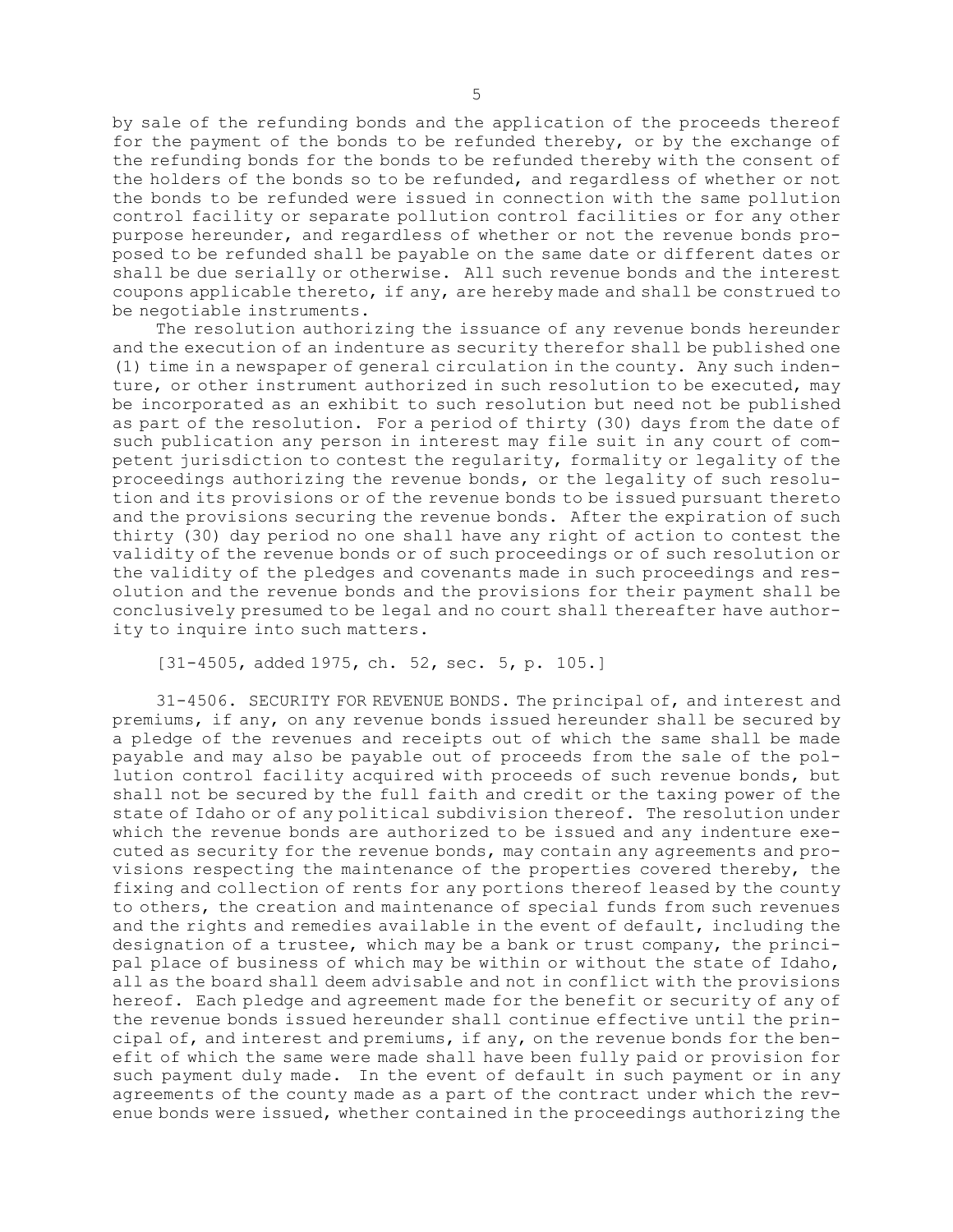revenue bonds or in any indenture executed as security therefor, said payment or agreement may be enforced by suit, mandamus or the appointment of <sup>a</sup> receiver in equity, or any one (1) or more of said remedies.

[31-4506, added 1975, ch. 52, sec. 6, p. 105.]

31-4507. PAYMENT OF REVENUE BONDS -- NONLIABILITY OF STATE AND COUNTY. Revenue bonds passed under the provisions of this act shall not be deemed to constitute <sup>a</sup> debt or liability of the state or of any political subdivision, but shall be payable solely from the funds herein provided therefor. The issuance of revenue bonds under the provisions of this act shall not, directly or indirectly or contingently, obligate the state or any political subdivision thereof to levy any form of taxation therefor or to make any appropriation for their payment. Nothing in this act shall be construed to authorize the creation of <sup>a</sup> debt of the state or of the county authorizing the issuance of such revenue bonds within the meaning of the constitution or statutes of the state of Idaho and all revenue bonds issued pursuant to the provisions of this act are payable and shall state that they are payable solely from the funds pledged for their payment in accordance with the resolution authorizing their issuance or in any indenture executed as security therefor, and that such revenue bonds are not secured by the full faith and credit or the taxing power of the state of Idaho or of any political subdivision thereof. Neither the state nor the county authorizing the issuance thereof shall in any event be liable for the payment of the principal or of interest or premiums, if any, on any such revenue bonds. No breach of any such pledge, obligation or agreement may impose any pecuniary liability upon the state or the county authorizing the issuance thereof or any charge upon their general credit or against their taxing power.

[31-4507, added 1975, ch. 52, sec. 7, p. 105.]

31-4508. TAXATION. To the extent permitted by the constitution the property acquired by any county pursuant to this act is exempt from taxation except that during any period that such property is leased by or title thereto is retained under an installment purchase contract by such county taxes shall be payable to the same extent as if it were owned by such lessee and such installment purchaser and such taxes shall be paid by such lessee or installment purchaser.

[31-4508, added 1975, ch. 52, sec. 8, p. 105.]

31-4509. CONVEYANCE OF TITLE TO LESSEE. At or prior to the time the principal of and interest on any revenue bonds issued hereunder to provide <sup>a</sup> particular pollution control facility have been fully paid, the county may execute such deeds and conveyances as are necessary and required to convey its right, title and interest in such pollution control facilities to any person, provided that if such conveyance is made prior to when the revenue bonds are fully paid, the county has determined that adequate provision has been made for the payment of principal and interest on the bonds as they become due.

[31-4509, added 1975, ch. 52, sec. 9, p. 105.]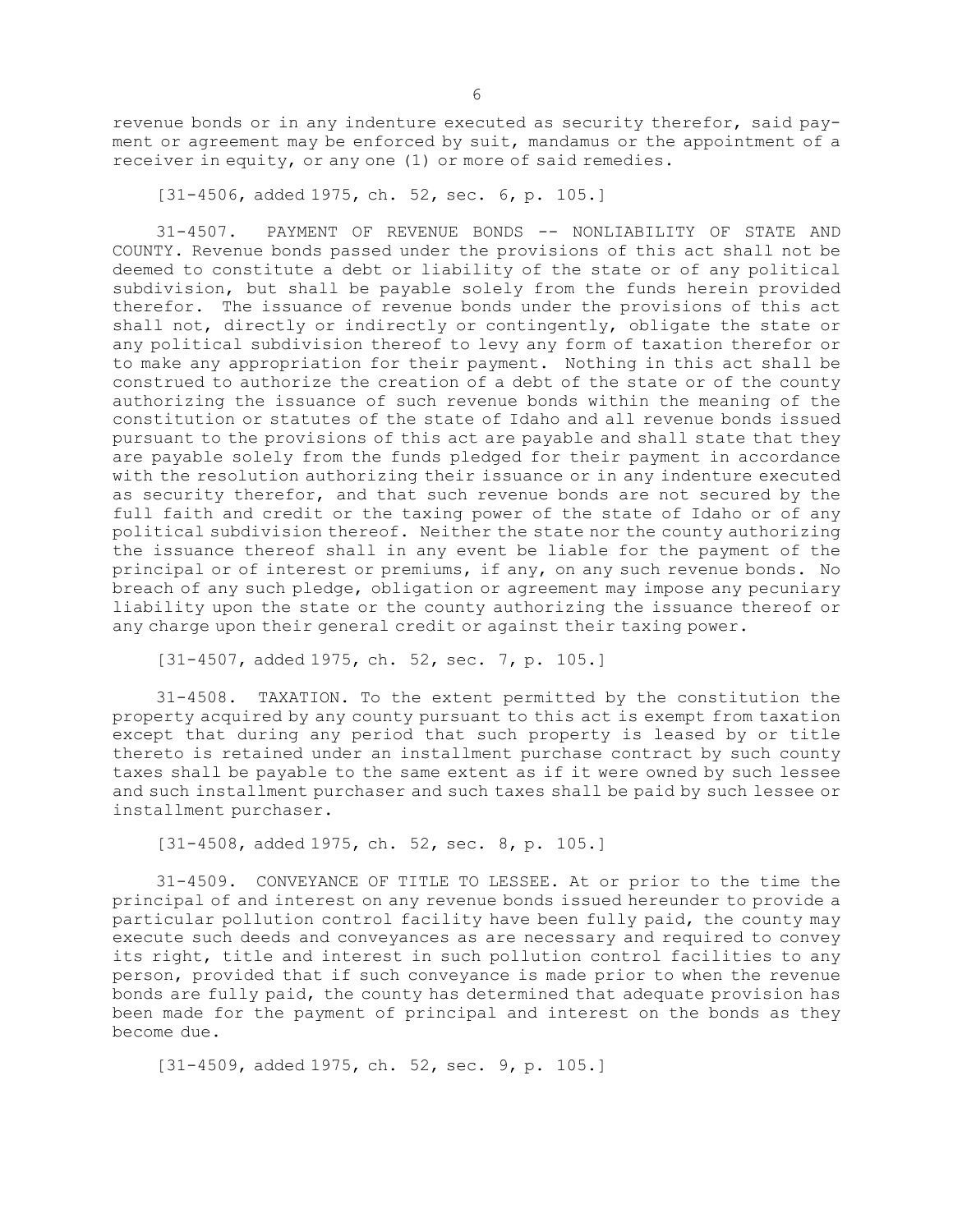31-4510. POWERS NOT RESTRICTED -- LAW COMPLETE IN ITSELF -- ELEC-TION. Neither this chapter nor anything herein contained shall be construed as <sup>a</sup> restriction or limitation upon any powers which any county might otherwise have under any laws of this state, but shall be construed as cumulative of any such powers. No proceedings, notice or approval shall be required for the issuance of any revenue bonds or any instrument as security therefor, except that no revenue bonds shall be issued hereunder until the board shall by resolution adopted by <sup>a</sup> majority of the board determine that the interest of the county and the public interest or necessity demand the acquisition, construction, installation and equipment of pollution control facilities to be financed for or to be sold, leased or otherwise disposed of to persons, associations or corporations other than municipal corporations or other political subdivisions, whereupon the board shall order the submission of the proposition of issuing such revenue bonds for the purposes set forth in said resolution to the vote of the qualified electors of the county as defined in section [34-104](https://legislature.idaho.gov/statutesrules/idstat/Title34/T34CH1/SECT34-104), Idaho Code, at an election to be held subject to the provisions of section [34-106](https://legislature.idaho.gov/statutesrules/idstat/Title34/T34CH1/SECT34-106), Idaho Code. The declaration of public interest or necessity herein required and the provision for the holding of such election may be included within one and the same resolution, which resolution, in addition to such declaration of public interest or necessity, shall recite the objects and purposes for which the revenue bonds are proposed to be issued, the amount of principal of the revenue bonds, and the source of revenues pledged to the payment of said bonds.

Such resolution shall also fix the date upon which such election shall be held, subject to the provisions of section [34-106](https://legislature.idaho.gov/statutesrules/idstat/Title34/T34CH1/SECT34-106), Idaho Code, the manner of holding the same, which shall be in accordance with the provisions of [title](https://legislature.idaho.gov/statutesrules/idstat/Title34/) 34, Idaho Code, and the method of voting for or against the issuance of the revenue bonds. Such resolution shall designate the precincts and polling places. The county clerk shall appoint for each polling place, from each precinct from the electors thereof, the officers of such election, one (1) of whom shall act as clerk, who shall constitute <sup>a</sup> board of election for each polling place. The description of precincts may be made by reference to any order or orders of the board, or by reference to any previous order or resolution of the board or by detailed description of such precincts. Precincts established by the board may be consolidated for elections held hereunder. <sup>A</sup> notice of election shall be published by the county clerk once <sup>a</sup> week for two (2) consecutive weeks, the first publication shall be not less than twelve (12) days prior to the election, and the last publication of which shall be at least five (5) days prior to the date set for said election, in the newspaper of general circulation within the county in which legal notices of the county are customarily published, and no other or further notice of such election or publication of the names of election officers or of the precincts or polling places need be given or made.

The county clerk shall conduct the election in the manner prescribed by law for the holding of county elections to the extent the same shall apply. The returns thereof shall be canvassed and the results thereof declared as provided in [chapter](https://legislature.idaho.gov/statutesrules/idstat/Title34/T34CH12) 12, title 34, Idaho Code.

In the event that it shall appear from said returns that <sup>a</sup> majority of the qualified electors of the county who shall have voted on any proposition submitted hereunder at such election voted in favor of such proposition, the county shall thereupon be authorized to issue and sell such revenue bonds of the county, all for the purpose or purposes and object or objects provided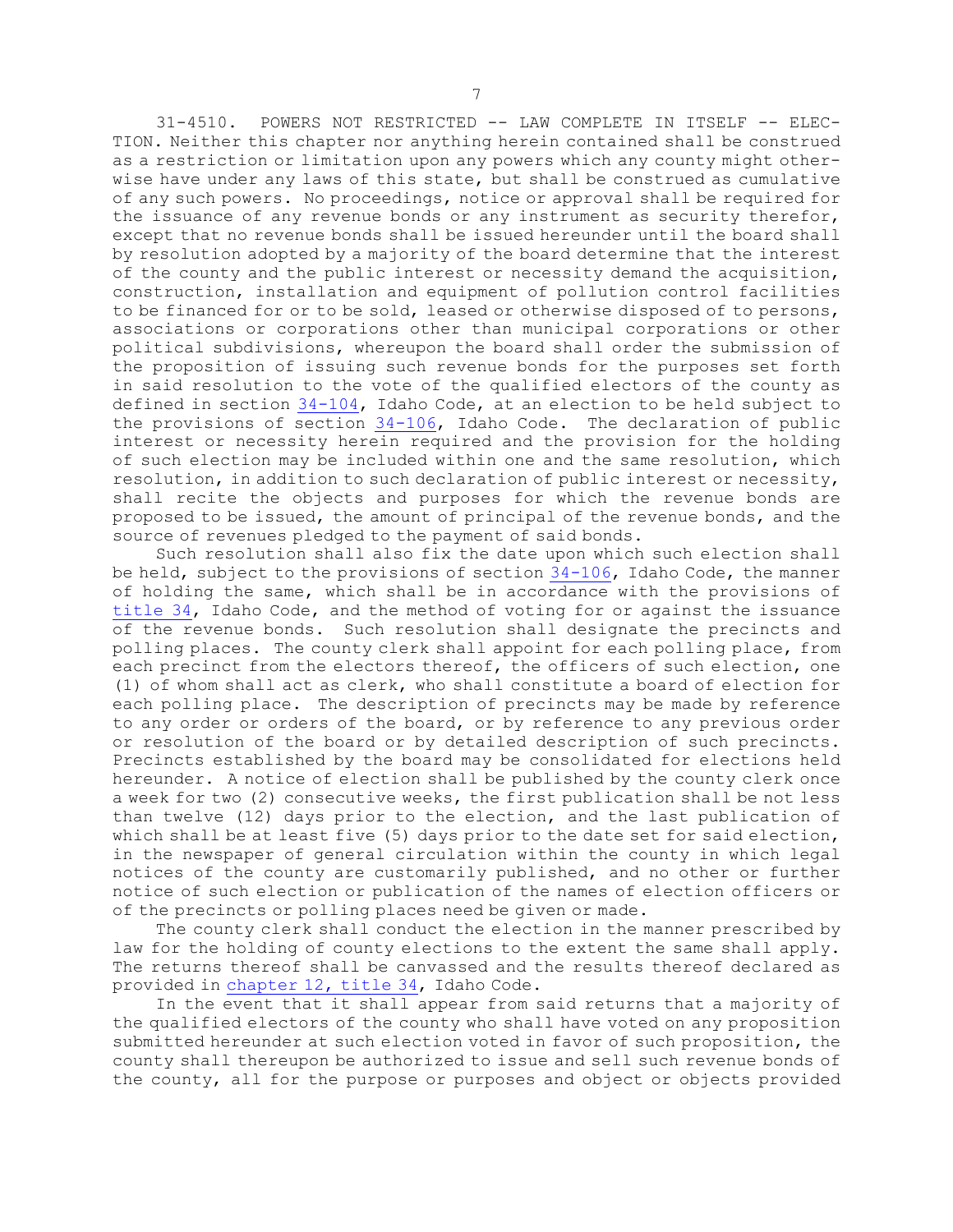for in the proposition submitted hereunder and in the resolution therefor, and in the amount so provided.

[31-4510, added 1975, ch. 52, sec. 10, p. 105; am. 1978, ch. 265, sec. 2, p. 592; am. 1995, ch. 118, sec. 45, p. 465; am. 2009, ch. 341, sec. 22, p. 1006.]

31-4511. INVESTMENT OF FUNDS. Each county issuing revenue bonds hereunder may invest any funds in bonds, notes, certificates of indebtedness, treasury bills or other securities constituting direct obligations of the United States of America; in certificates of deposit or time deposits constituting direct obligations of any bank as defined by the Idaho Bank Act, provided, however, that investments may be made only in those certificates of deposit or time deposits in banks which are insured by the Federal Deposit Insurance Corporation, if then in existence; or in short term discount obligations of the Federal National Mortgage Association. Any such securities may be purchased at the offering or market price thereof at the time of such purchase.

[31-4511, added 1975, ch. 52, sec. 11, p. 105.]

31-4512. BONDS ELIGIBLE FOR INVESTMENT. The state and all counties and cities and other municipal corporations, political subdivisions and public bodies, and public officers of any thereof, all banks, bankers, trust companies, savings banks and institutions, building and loan associations, savings and loan associations, investment companies, insurance companies and associations, and all executors, administrators, guardians, trustees and other fiduciaries may legally invest any sinking funds, monies or other funds belonging to them or within their control in any revenue bonds issued pursuant to this act.

[31-4512, added 1975, ch. 52, sec. 12, p. 105.]

31-4513. EXEMPTION FROM CONSTRUCTION AND BIDDING REQUIREMENTS FOR PUB-LIC BUILDINGS. <sup>A</sup> pollution control facility is not subject to any requirements relating to public buildings, structures, grounds, works, or improvements imposed by the Idaho Code, or any other similar requirements which may be lawfully waived by this section, and any requirement of competitive bidding or other restriction imposed on the procedure for award of contracts for such purpose or the lease, sale, or other disposition of property of any county is not applicable to any action taken under authority of this act.

[31-4513, added 1975, ch. 52, sec. 13, p. 105.]

31-4514. JOINT OPERATION. The powers herein conferred upon counties under this act may be exercised by two (2) or more counties acting jointly.

[31-4514, added 1975, ch. 52, sec. 14, p. 105.]

31-4515. TAX EXEMPTION. Revenue bonds and the interest thereon, issued pursuant to the authority contained in this act, shall be exempt from taxation under the Idaho income tax law.

[31-4515, added 1975, ch. 52, sec. 15, p. 105.]